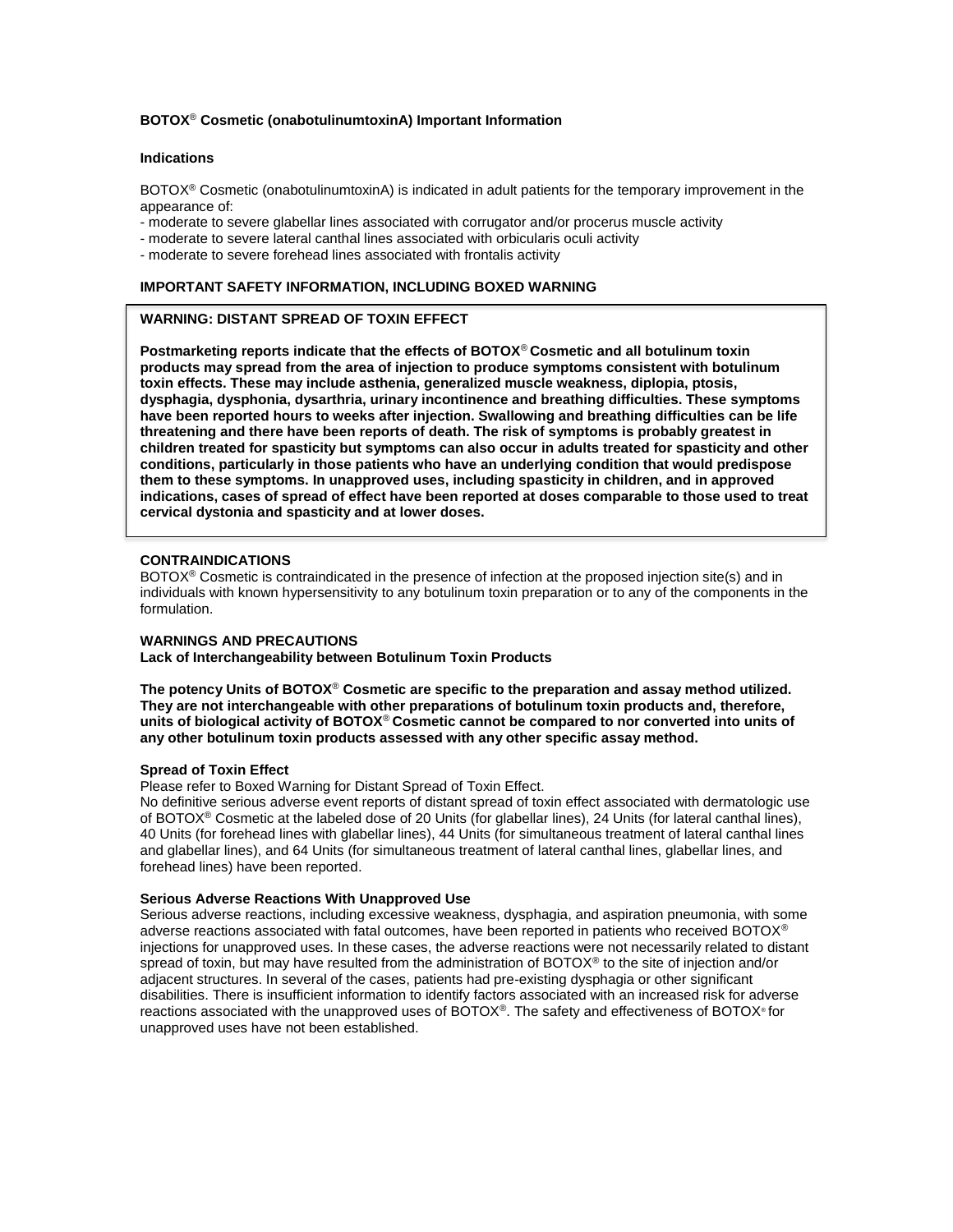### **Hypersensitivity Reactions**

Serious and/or immediate hypersensitivity reactions have been reported. These reactions include anaphylaxis, serum sickness, urticaria, soft-tissue edema, and dyspnea. If such reactions occur, further injection of BOTOX® Cosmetic should be discontinued and appropriate medical therapy immediately instituted. One fatal case of anaphylaxis has been reported in which lidocaine was used as the diluent and, consequently, the causal agent cannot be reliably determined.

#### **Cardiovascular System**

There have been reports following administration of BOTOX® of adverse events involving the cardiovascular system, including arrhythmia and myocardial infarction, some with fatal outcomes. Some of these patients had risk factors including pre-existing cardiovascular disease. Use caution when administering to patients with pre-existing cardiovascular disease.

## **Increased Risk of Clinically Significant Effects with Pre-existing Neuromuscular Disorders**

Individuals with peripheral motor neuropathic diseases, amyotrophic lateral sclerosis, or neuromuscular junction disorders (eg, myasthenia gravis or Lambert-Eaton syndrome) should be monitored when given botulinum toxin. Patients with neuromuscular disorders may be at increased risk of clinically significant effects including generalized muscle weakness, diplopia, ptosis, dysphonia, dysarthria, severe dysphagia, and respiratory compromise from onabotulinumtoxinA *(*see *Warnings and Precautions).* 

#### **Dysphagia and Breathing Difficulties**

Treatment with BOTOX® and other botulinum toxin products can result in swallowing or breathing difficulties. Patients with pre-existing swallowing or breathing difficulties may be more susceptible to these complications. In most cases, this is a consequence of weakening of muscles in the area of injection that are involved in breathing or oropharyngeal muscles that control swallowing or breathing *(*see *Boxed Warning)*.

#### **Pre-existing Conditions at the Injection Site**

Caution should be used when BOTOX® Cosmetic treatment is used in the presence of inflammation at the proposed injection site(s) or when excessive weakness or atrophy is present in the target muscle(s).

#### **Human Albumin and Transmission of Viral Diseases**

This product contains albumin, a derivative of human blood. Based on effective donor screening and product manufacturing processes, it carries an extremely remote risk for transmission of viral diseases and variant Creutzfeldt-Jakob disease (vCJD). There is a theoretical risk for transmission of Creutzfeldt-Jakob disease (CJD), but if that risk actually exists, the risk of transmission would also be considered extremely remote. No cases of transmission of viral diseases, CJD or vCJD have ever been identified for licensed albumin or albumin contained in other licensed products.

#### **ADVERSE REACTIONS**

The most frequently reported adverse reaction following injection of BOTOX® Cosmetic for glabellar lines was eyelid ptosis (3%).

The most frequently reported adverse reaction following injection of BOTOX® Cosmetic for lateral canthal lines was eyelid edema (1%).

The most frequently reported adverse reactions following injection of BOTOX® Cosmetic for forehead lines with glabellar lines were headache (9%), brow ptosis (2%) and eyelid ptosis (2%).

#### **DRUG INTERACTIONS**

Co-administration of BOTOX® Cosmetic and aminoglycosides or other agents interfering with neuromuscular transmission (eg, curare-like compounds) should only be performed with caution as the effect of the toxin may be potentiated. Use of anticholinergic drugs after administration of BOTOX® Cosmetic may potentiate systemic anticholinergic effects.

The effect of administering different botulinum neurotoxin products at the same time or within several months of each other is unknown. Excessive neuromuscular weakness may be exacerbated by administration of another botulinum toxin prior to the resolution of the effects of a previously administered botulinum toxin.

Excessive weakness may also be exaggerated by administration of a muscle relaxant before or after administration of BOTOX<sup>®</sup> Cosmetic.